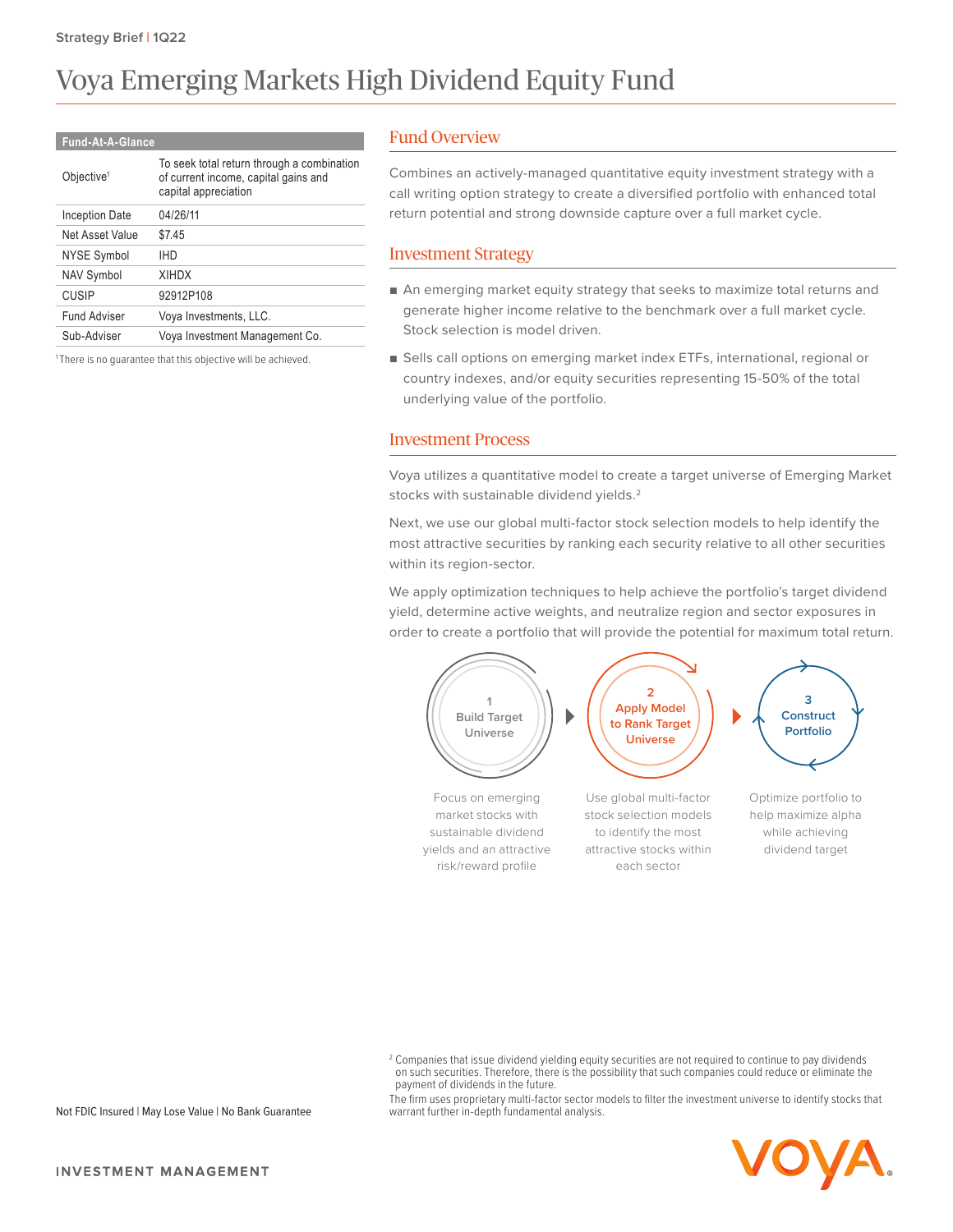#### **Performance**



#### Investment Commentary

#### **Performance**

For the quarter, the Fund provided a total return of -3.25% on a net asset value basis, and a total return of -5.63% on a market price basis. The Fund's reference index, the MSCI Emerging Markets index, returned -6.97%.

#### Equity Portfolio

The equity portfolio outperformed the reference index. In terms of the portfolio's performance, the core model contributed, led by strong returns in the valuation and sentiment signal. The sleeve's higher dividend yield also contributed. Conversely, the country allocation detracted.

On the sector level, stock selection within the energy, materials, and financials sectors contributed. Selection within the consumer staples and information technology sectors detracted from results. Regionally, selection in Asia ex-Japan contributed, while selection was negative in Latin America.

At the individual stock level, the key contributors were the not owning Gazprom PJSC and Sberbank Russia PJSC, and an overweight to Petroleo Brasileiro SA. The overweights to Magnit PJSC and Inter RAO UES PJSC, as well as not owning Reliance Industries Limited, detracted from returns.

### Option Portfolio

The Fund's covered call strategy seeks to generate premiums and retain some potential for upside appreciation. This strategy added to returns during the period, as the negative performance of the equity markets resulted in gains on the short call options. The Fund implemented this strategy by typically writing call options on the EEM exchange-traded fund (ETF). The strike prices of the options written were typically at or near the money, with expiration dates around one month at inception.

# Outlook and Current Strategy

The Fund employs an actively managed emerging market (EM) equity strategy, designed to generate higher dividend income and total returns than the reference index. The investment process creates a universe primarily constituted of stocks paying a dividend deemed to be sustainable, and utilizes fundamentally driven sector-specific alpha models to identify the most attractive stocks within each sector. The portfolio is optimized to achieve its dividend and alpha objectives.

The world and markets continuously change, but over the first four months of 2022 we have seen remarkable shifts in the landscape and asset prices. Russia's invasion of Ukraine caught many off guard. Beyond the hardships and terror imposed on its victims, this war has cast a dark shadow of uncertainty over Europe and worsened already-existing economic risks. Stresses have been most acute in the energy sector. Russia produces about 10% of global oil and supplies Europe with more than 40% of its natural gas; disruptions to this supply make it more difficult for policymakers to quell inflation. The Federal Reserve has set a more hawkish tone in recent communications, leaving investors to wonder how aggressive it will be.

#### Holdings Detail

Companies mentioned in this report – percentage of portfolio investments, as of 03/31/22: Gazprom PJSC 0%, Sberbank Russia PJSC 0%, Petroleo Brasileiro SA 1.21%, Magnit PJSC 0%, Inter RAO UES PJSC 0% and Reliance Industries Limited 0%; 0% indicates that the security is no longer in the portfolio. Portfolio holdings are subject to change daily.

Past performance is no quarantee of future results. The performance quoted represents past performance. Investment return and principal value of an investment will **fluctuate, and shares, when redeemed, may be worth more or less than their original cost. Current performance may be lower or higher than the performance data quoted**. Performance chart does not take into consideration account transaction fees or brokerage commissions. It is important to note that the Fund has a limited operating history. Performance over a longer period of time may be more meaningful than short-term performance.

**Total investment return at market share price** measures the change in the market value of your investment assuming reinvestment of dividends, capital gain distributions and return of capital distributions/allocations, if any, in accordance with the provisions of the Fund's dividend reinvestment plan. Total investment return at market share price is not annualized for periods less than one year. Closed-end funds like the Fund do not continuously offer shares for sale and are not required to buy shares back from investors upon request. Shares of closed-end funds trade on national stock exchanges. Therefore, market share prices are not directly affected by Fund expenses or fees, which ordinarily have the effect of lowering total return.

**Total investment return at net asset value** has been calculated assuming a purchase at net asset value at the beginning of the period and a sale at net asset value at the end of the period; and assumes reinvestment of dividends, capital gain distributions and return of capital distributions/allocations, if any, in accordance with the provisions of the dividend reinvestment plan. Net Asset Value is total assets less total liabilities divided by the number of shares outstanding. Net Asset Value is net of all fund expenses, including operating costs and management fees. Total investment return at net asset value is not annualized for periods less than one year.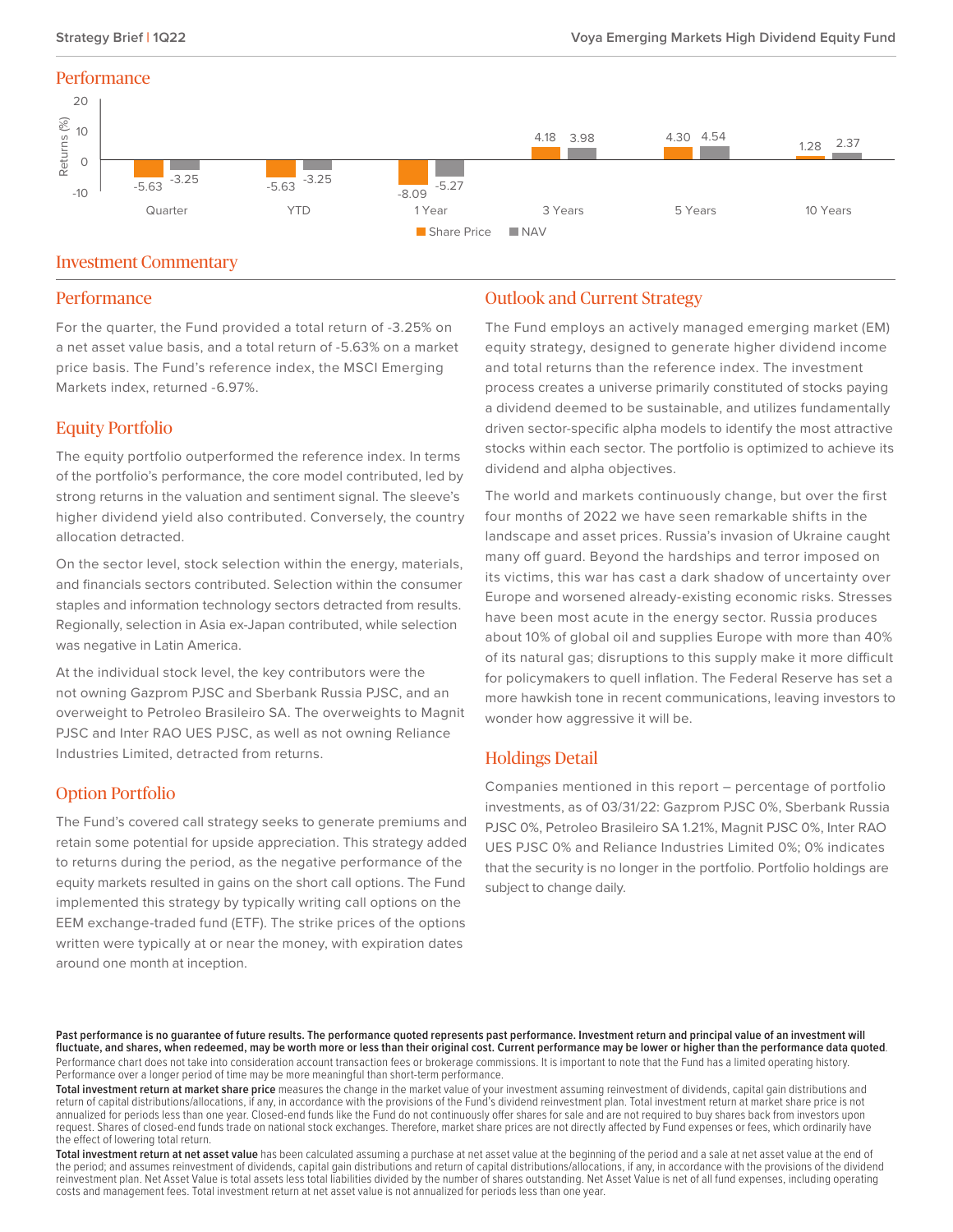# Portfolio Highlights



| <b>Portfolio Statistics</b>        |               |
|------------------------------------|---------------|
| Market Share Price                 | \$6.70        |
| Premium (Discount) to NAV          | $-10.07\%$    |
| Average Daily Share Trading Volume | 72.477        |
| <b>Shares Outstanding</b>          | 18,985,172    |
| <b>Total Net Assets</b>            | \$141,403,393 |

| <b>Largest Country Holdings (%)</b> |       |
|-------------------------------------|-------|
| China                               | 29.57 |
| Taiwan                              | 14.52 |
| South Korea                         | 12.86 |
| India                               | 12.48 |
| <b>Brazil</b>                       | 6.14  |
| South Africa                        | 3.40  |
| Saudi Arabia                        | 2.65  |
| Mexico                              | 2.52  |
| <b>Emerging Markets</b>             | 2.24  |
| Indonesia                           | 2.06  |

#### **Largest Holdings (%)**

| Taiwan Semiconductor Manufacturing Co., Ltd. | 7.25 |
|----------------------------------------------|------|
| Tencent Holdings Ltd.                        | 3.03 |
| Samsung Electronics Co., Ltd.                | 2.43 |
| Alibaba Group Holding Ltd.                   | 2.42 |
| iShares MSCI Emerging Markets ETF            | 2.24 |
| Infosys Ltd.                                 | 1.75 |
| Vale SA                                      | 1.55 |
| China Construction Bank - H Shares           | 1.42 |
| Petroleo Brasileiro SA                       | 1.21 |
| <b>ICICI Bank Ltd.</b>                       | 1.05 |



| <b>Call Option Statistics</b>                       |            |
|-----------------------------------------------------|------------|
| Percent of Portfolio Assets with Call Options       | 19.83%     |
| <b>Type of Call Options</b>                         | Index/ETF  |
| Market Calls are Written On                         | <b>OTC</b> |
| Average Call Option Life at Time Written (days)     | 31         |
| Average Call Option Time to Maturity (days)         | 11         |
| Average Call Moneyness <sup>3</sup> at Time Written | <b>ATM</b> |

| Largest Industry Holdings (%) |       |
|-------------------------------|-------|
| Information Technology        | 23.78 |
| Financials                    | 20.79 |
| <b>Consumer Discretionary</b> | 10.63 |
| <b>Communication Services</b> | 8.27  |
| <b>Materials</b>              | 7.65  |
| Industrials                   | 6.18  |
| Energy                        | 5.63  |
| <b>Consumer Staples</b>       | 5.36  |
| <b>Health Care</b>            | 4.10  |
| <b>Real Estate</b>            | 2.87  |

Holdings, industry & country weightings subject to change daily.

Please see next page for other important disclosures.

<sup>&</sup>lt;sup>3</sup> "Moneyness" is the term used to describe the relationship between the price of the underlying asset and the option's exercise or strike price. For example, a call (buy) option is considered "in-the-money" when the value of the underlying asset exceeds the strike price. Conversely, a put (sell) option is considered "in-the-money" when its strike price exceeds the value of the underlying asset. Options are characterized for the purpose of Moneyness as "in-the-money" when its strike price exceeds the value of the underlying asset. Options are characterized for the purpose of Moneyness as "in-the-money" ("ITM"), "out-of-the-money" ("OTM") or "at-the-money" ("ATM"), where the underlying asset value equals the strike price.